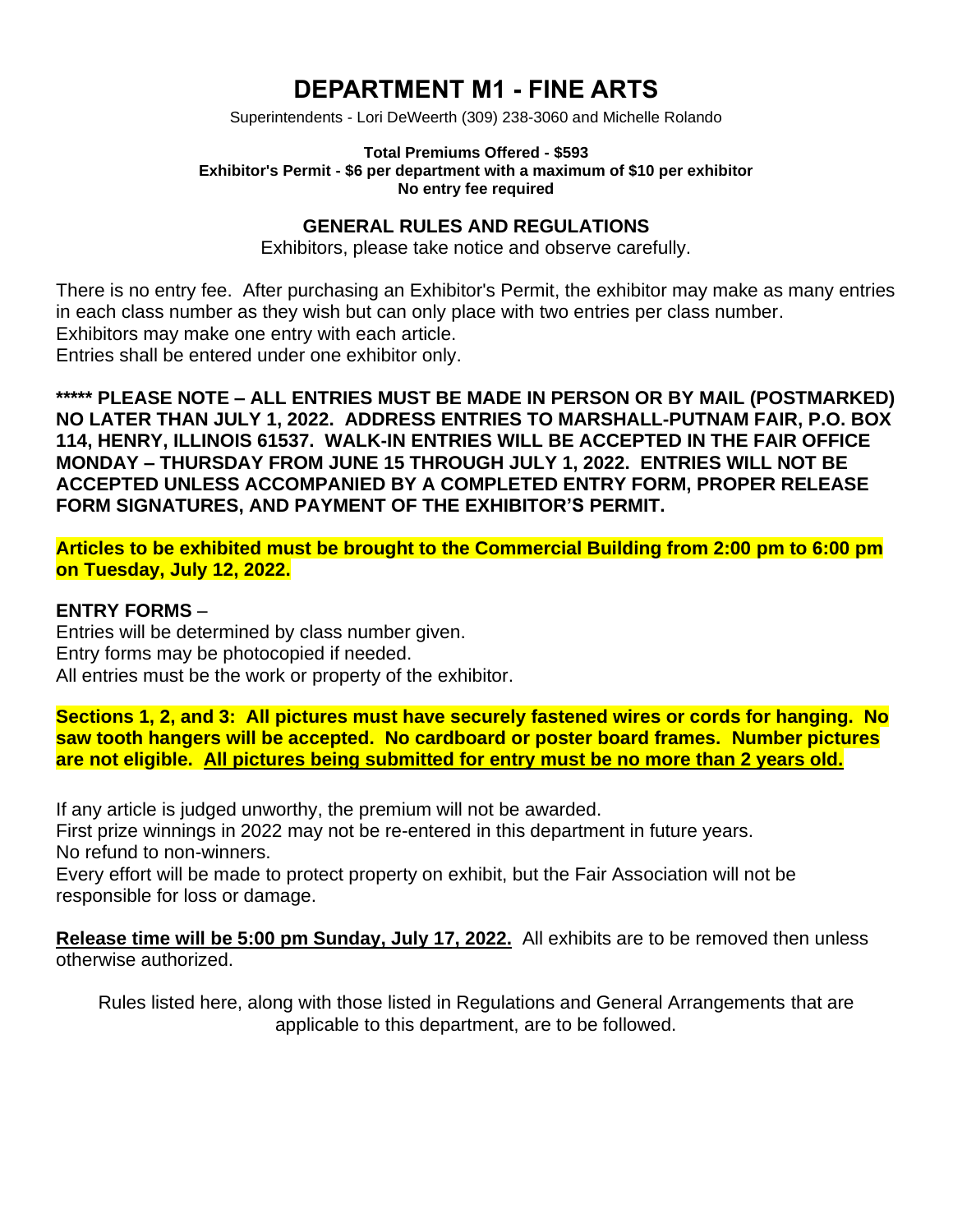# **DEPARTMENT M1 – FINE ARTS SECTION 1 - ACRYLIC OR OIL PAINTINGS**

All entries must be framed. No cardboard or poster board frames. No saw tooth hangers. All entries must be original work and not copied from other pictures, unless otherwise noted.

| <b>SECTION</b>                          | <b>CLASS</b> |                                                                   | 1st | 2nd | 3rd |  |
|-----------------------------------------|--------------|-------------------------------------------------------------------|-----|-----|-----|--|
| $\overline{\overline{6}}$               | 2200         | Land, Sea, or City Scape                                          | \$5 | \$4 | \$3 |  |
| ΘŔ                                      | 2201         | Floral                                                            | \$5 | \$4 | \$3 |  |
| <b>SECTION 1 - ACRYLIC</b><br>PAINTINGS | 2202         | Animal or bird                                                    | \$5 | \$4 | \$3 |  |
|                                         | 2203         | Portrait                                                          | \$5 | \$4 | \$3 |  |
|                                         | 2204         | Design                                                            | \$5 | \$4 | \$3 |  |
|                                         | 2205         | Marshall-Putnam County Scene, photograph must accompany the entry | \$5 | \$4 | \$3 |  |
| <b>SECTION 100 - CHAMPION</b>           |              |                                                                   |     |     |     |  |

| <b>SECTION 100</b><br><b>AWARD</b> | 2201 | <b>BEST OF SHOW CHAMPION - SECTION 1</b> | \$10 & Ribbon |
|------------------------------------|------|------------------------------------------|---------------|

# **DEPARTMENT M1 – FINE ARTS SECTION 2 - WATER COLOR PAINTINGS**

All entries must be matted and framed. No cardboard or poster board frames. No saw tooth hangers.

All entries must be original work and not copied from other pictures unless otherwise noted.

| <b>SECTION</b>                                         | <b>CLASS</b> |                                                                   | 1st | 2nd | 3rd |
|--------------------------------------------------------|--------------|-------------------------------------------------------------------|-----|-----|-----|
| <b>COLOR</b><br><b>SECTION 2 - WATER<br/>PAINTINGS</b> | 2206         | Land, Sea, or City Scape                                          | \$5 | \$4 | \$3 |
|                                                        | 2207         | Floral                                                            | \$5 | \$4 | \$3 |
|                                                        | 2208         | Animal or bird                                                    | \$5 | \$4 | \$3 |
|                                                        | 2209         | Portrait                                                          | \$5 | \$4 | \$3 |
|                                                        | 2210         | Design                                                            | \$5 | \$4 | \$3 |
|                                                        | 2211         | Marshall-Putnam County Scene, photograph must accompany the entry | \$5 | \$4 | \$3 |
|                                                        |              |                                                                   |     |     |     |

### **SECTION 100 – CHAMPION**

| <b>SECTION 100</b> | 2202 | <b>SECTION 2</b>               | \$10 & Ribbon |
|--------------------|------|--------------------------------|---------------|
| <b>AWARD</b>       |      | <b>BEST OF SHOW CHAMPION –</b> |               |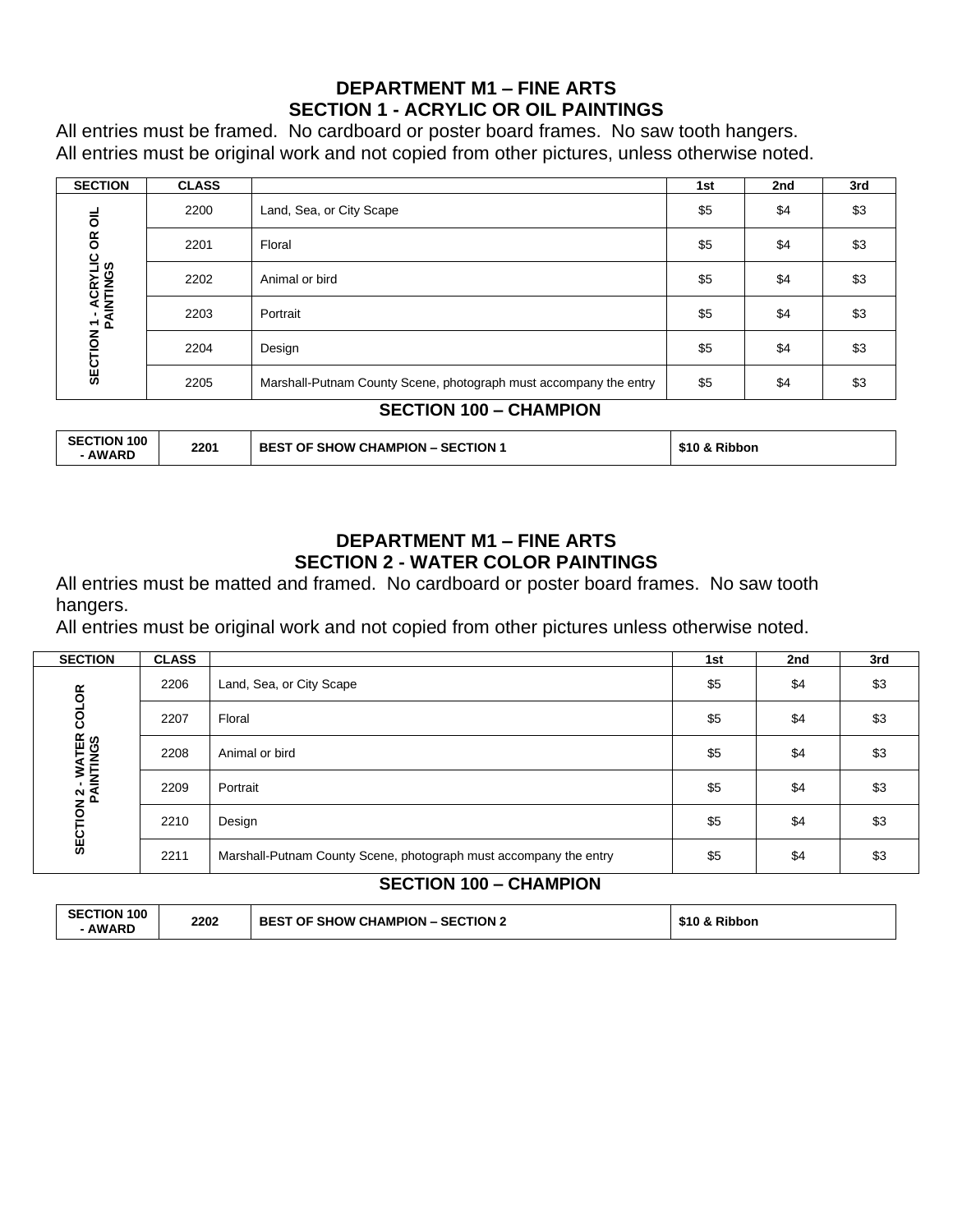# **DEPARTMENT M1 – FINE ARTS**

# **SECTION 3 - SKETCHING AND OTHER MEDIA OR TECHNIQUE INK, CHARCOAL OR PENCIL**

All entries must be framed. No cardboard or poster board frames. No saw tooth hangers. All entries must be original unless otherwise noted.

| <b>SECTION</b>                                 | <b>CLASS</b> |                                                                   | 1st | 2nd | 3rd |  |
|------------------------------------------------|--------------|-------------------------------------------------------------------|-----|-----|-----|--|
|                                                | 2212         | Land, Sea, or City Scape                                          | \$5 | \$4 | \$3 |  |
| OTHER<br>QUE INK,<br><b>IQUE IN<br/>PENCIL</b> | 2213         | Floral                                                            | \$5 | \$4 | \$3 |  |
| ₹<br>δŘ<br>동                                   | 2214         | Animal or bird                                                    | \$5 | \$4 | \$3 |  |
| SECTION<br><b>CHING</b><br>ш                   | 2215         | Portrait                                                          | \$5 | \$4 | \$3 |  |
| <b>SKETCHING<br/>MEDIA OR TEC<br/>CHARCOAL</b> | 2216         | Design                                                            | \$5 | \$4 | \$3 |  |
|                                                | 2217         | Marshall-Putnam County Scene, photograph must accompany the entry | \$5 | \$4 | \$3 |  |
| <b>SECTION 100 - CHAMPION</b>                  |              |                                                                   |     |     |     |  |
| <b>CECTION 100</b>                             |              |                                                                   |     |     |     |  |

| <b>SECTION 100</b><br><b>AWARD</b> | 2203 | <b>BEST OF SHOW CHAMPION - SECTION 3</b> | \$10 & Ribbon |
|------------------------------------|------|------------------------------------------|---------------|
|------------------------------------|------|------------------------------------------|---------------|

#### **DEPARTMENT M1 – FINE ARTS SECTION 4 - COPYWORK**

Must be framed. No saw tooth hangers. Original picture must accompany the entry. No tracing allowed.

| <b>SECTION</b>                        | CLASS |                                                                        | 1st              | 2nd | 3rd          |
|---------------------------------------|-------|------------------------------------------------------------------------|------------------|-----|--------------|
| <b>SECTION 4 -</b><br><b>COPYWORK</b> | 2218  | no tracing allowed<br>subject,<br>, photo must accompany entry,<br>Anv | $\sim$ $-$<br>∾∿ |     | $\sim$<br>ഄഄ |

# **DEPARTMENT M1 – FINE ARTS SECTION 5 - ARTS, CRAFTS, AND HOBBIES**

Kits not recommended, as creativity is usually judged higher than kits.

| <b>SECTION</b>                                  | <b>CLASS</b> |                                                                 | 1st | 2nd | 3rd |
|-------------------------------------------------|--------------|-----------------------------------------------------------------|-----|-----|-----|
|                                                 | 2219         | Decorative Painting - Birdhouse, Box, Plate, Rock, Fabric, Etc. | \$4 | \$3 | \$2 |
|                                                 | 2220         | <b>Stained Glass/Blown Glass</b>                                | \$4 | \$3 | \$2 |
|                                                 | 2221         | Basket Weaving or Gourd Art                                     | \$4 | \$3 | \$2 |
|                                                 | 2222         | <b>Beaded Article</b>                                           | \$4 | \$3 | \$2 |
|                                                 | 2223         | Miscellaneous Craft                                             | \$4 | \$3 | \$2 |
| <b>SECTION 5-<br/>ARTS, CRAFTS, AND HOBBIES</b> | 2224         | Metal Work                                                      | \$4 | \$3 | \$2 |
|                                                 | 2225         | <b>Flower Pot Craft</b>                                         | \$4 | \$3 | \$2 |
|                                                 | 2226         | Miscellaneous Hobby                                             | \$4 | \$3 | \$2 |
|                                                 | 2227         | Leather Work                                                    | \$4 | \$3 | \$2 |

#### **SECTION 100 – CHAMPION**

| <b>SECTION 100</b> | 2205 | - SECTION 5                      | <b>Ribbon</b> |
|--------------------|------|----------------------------------|---------------|
| <b>AWARD</b>       |      | <b>BEST OF SHOW CHAMPION – 5</b> | \$10 &        |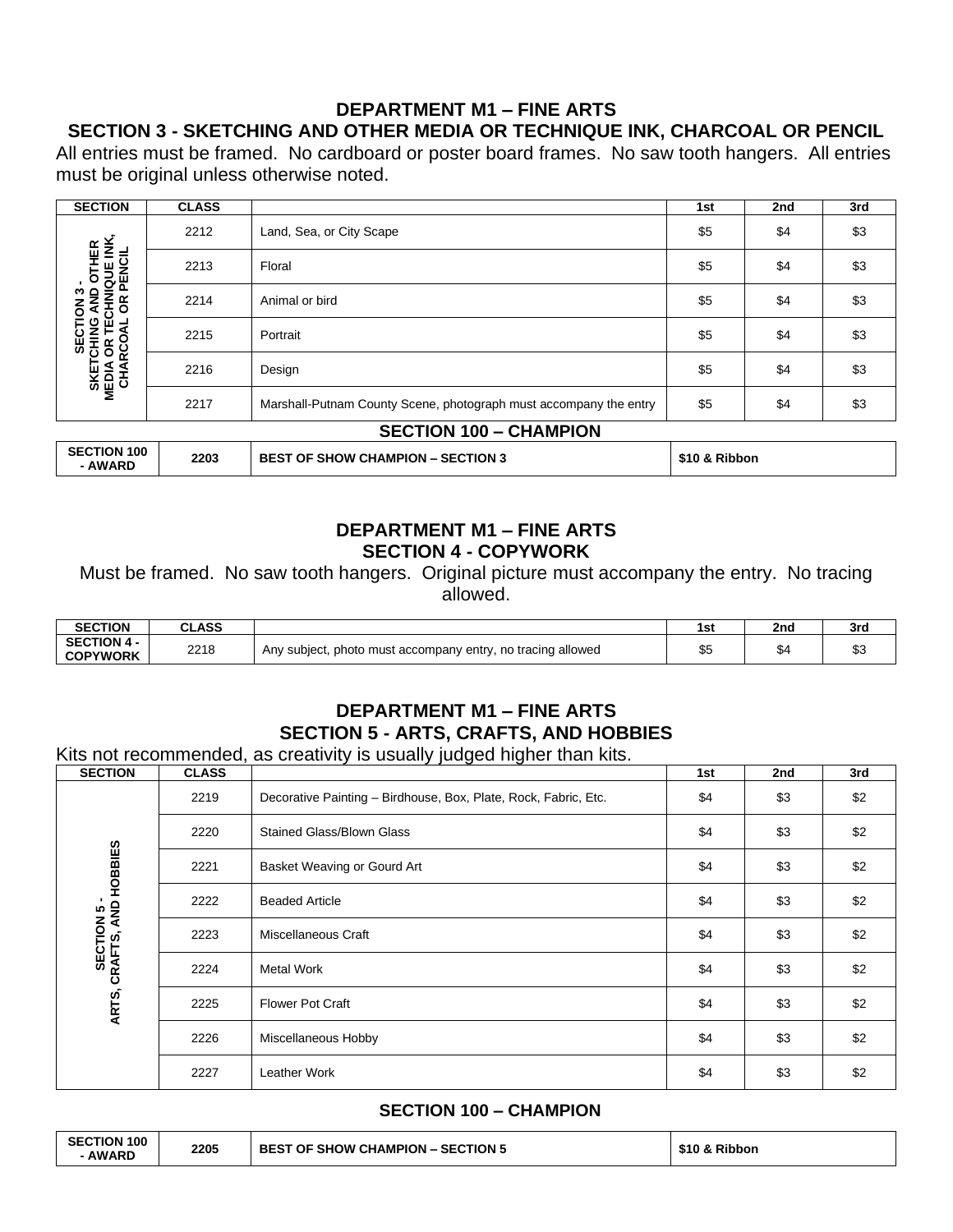# **DEPARTMENT M1 – FINE ARTS SECTION 6 - SCULPTURE**

(must be original work)

| <b>SECTION</b>          | <b>CLASS</b> |                                           | 1st | 2nd | 3rd |
|-------------------------|--------------|-------------------------------------------|-----|-----|-----|
| SECTION 6-<br>SCULPTURE | 2228         | Welded, Modeled, Molded or Cast Sculpture | \$4 | \$3 | \$2 |
|                         | 2229         | Wood Carving, any design                  | \$4 | \$3 | \$2 |
|                         | 2230         | Ceramics/Pottery/Clay                     | \$4 | \$3 | \$2 |

#### **SECTION 100 – CHAMPION**

| <b>SECTION 100</b><br><b>AWARD</b> | 2206 | <b>BEST OF SHOW CHAMPION - SECTION 6</b> | \$10 & Ribbon |
|------------------------------------|------|------------------------------------------|---------------|
|------------------------------------|------|------------------------------------------|---------------|

### **DEPARTMENT M1 – FINE ARTS SECTION 7 - COLLECTIONS - (NOT ANTIQUES)**

| <b>SECTION</b>             | <b>CLASS</b> |                                     | 1st | 2nd | 3rd |
|----------------------------|--------------|-------------------------------------|-----|-----|-----|
|                            | 2231         | Shot Glasses (3-6)                  | \$4 | \$3 | \$2 |
|                            | 2232         | Willow Tree Figurines (3-6)         | \$4 | \$3 | \$2 |
|                            | 2233         | Perfume Bottles (3-6)               | \$4 | \$3 | \$2 |
| SECTION 7 -<br>COLLECTIONS | 2234         | Penny Banks (Max of 3)              | \$4 | \$3 | \$2 |
|                            | 2235         | Postcards (3-6)                     | \$4 | \$3 | \$2 |
|                            | 2236         | Lunchboxes (Max of 3)               | \$4 | \$3 | \$2 |
|                            | 2237         | Miniatures Collection (Max of 8)    | \$4 | \$3 | \$2 |
|                            | 2238         | Most Unusual/Odd Collection (Max 8) | \$4 | \$3 | \$2 |
|                            | 2239         | Miscellaneous Collection (Max 6)    | \$4 | \$3 | \$2 |